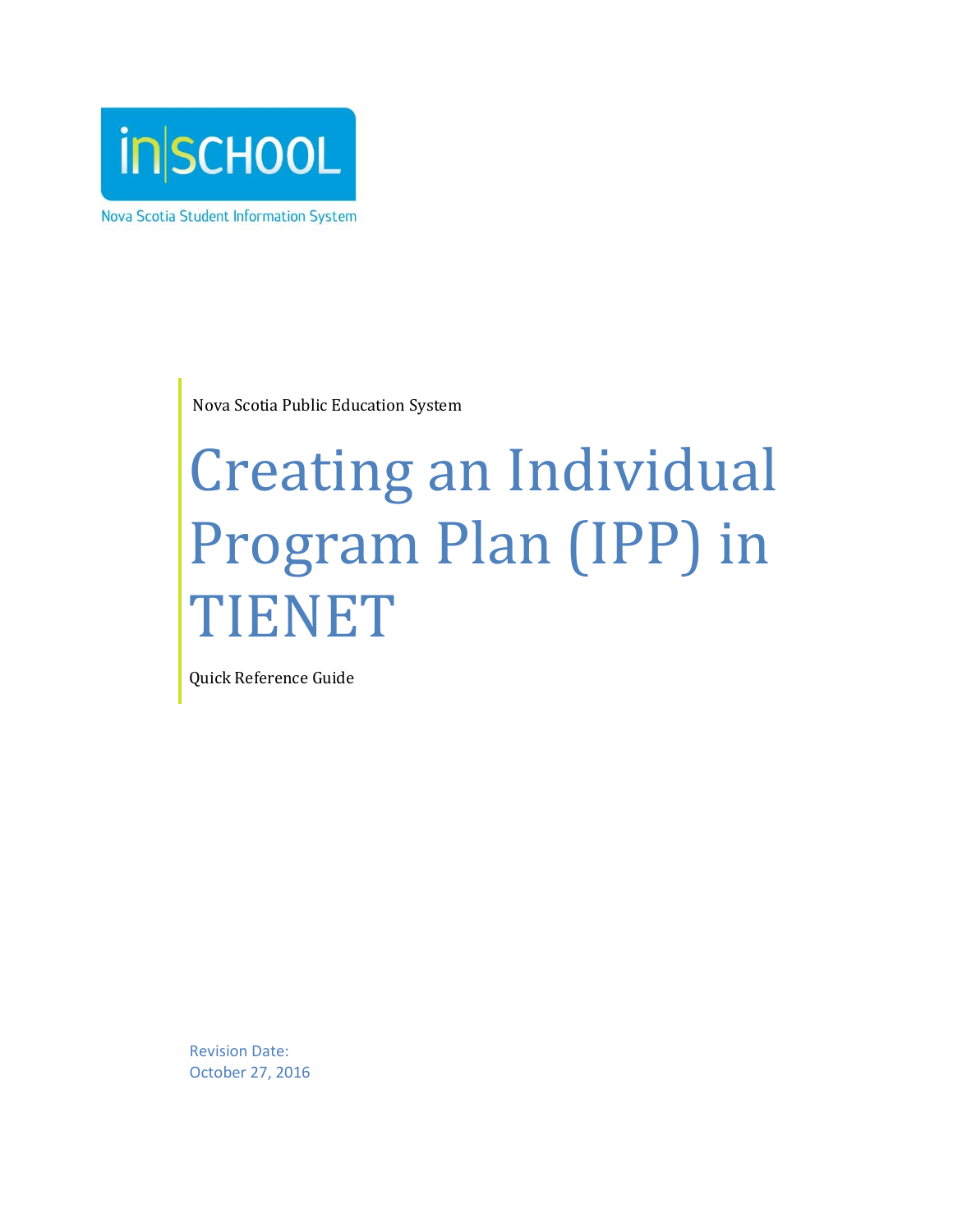# Quick Reference Guide November 4, 2015

# **Contents**

| 1.1           |  |
|---------------|--|
| 1.2           |  |
| 1.3           |  |
| $1.4^{\circ}$ |  |
| 1.5           |  |
| 1.6           |  |

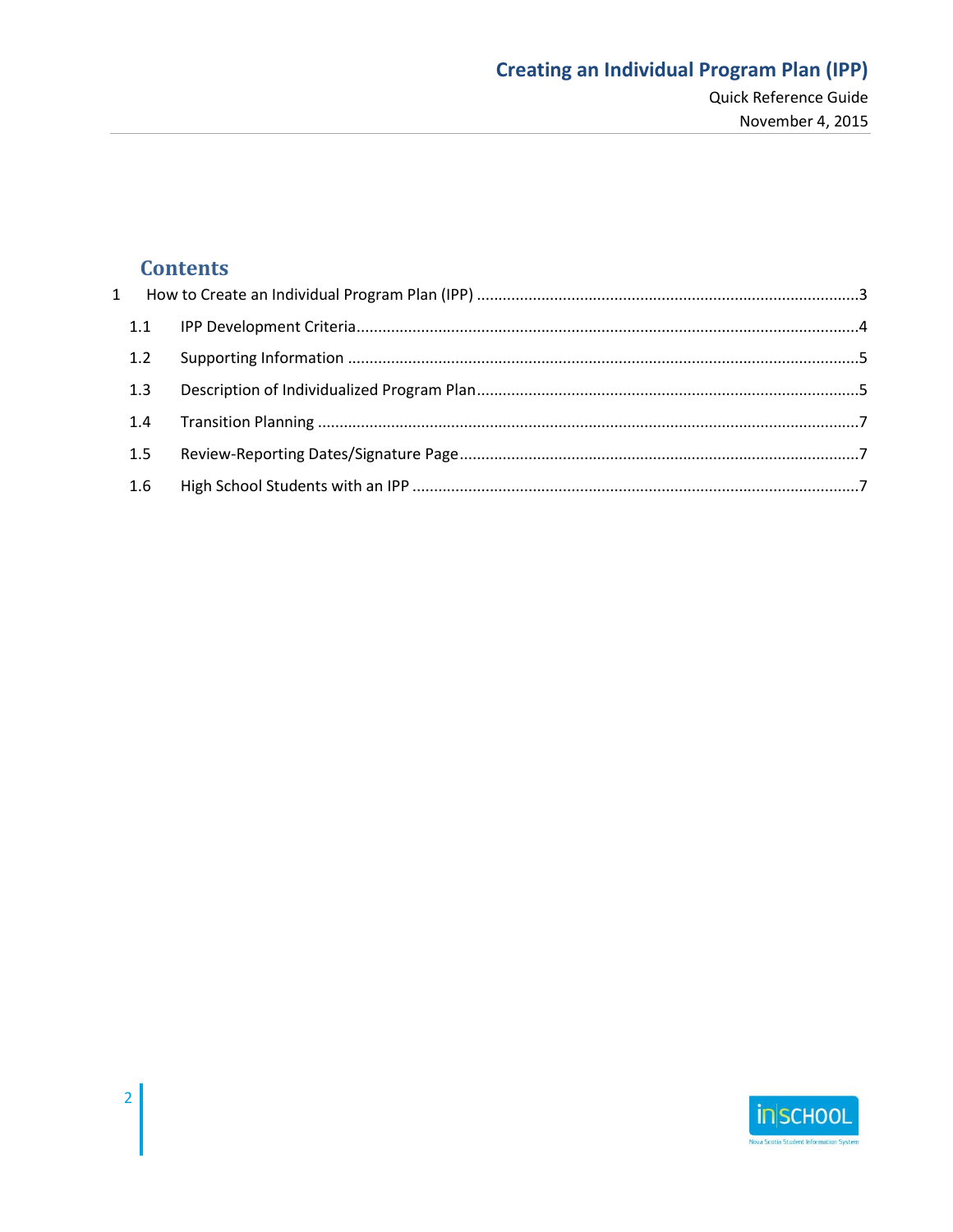Quick Reference Guide

November 4, 2015

# <span id="page-2-0"></span>1 HOW TO CREATE AN INDIVIDUAL PROGRAM PLAN (IPP)

In TIENET, find the student you are looking for either through the **Student** search link or from the **Class Roster** on the homepage. Go to the student's document library.

|           |                                    | Create New Document:                                  |                                                                                                  | Go                             |                                      |
|-----------|------------------------------------|-------------------------------------------------------|--------------------------------------------------------------------------------------------------|--------------------------------|--------------------------------------|
| $\bullet$ | From the Create New                | Documents for 2013/14<br><b>Program Planning</b>      | <b>Program Planning</b><br>Documented Adaptations - PPT                                          | Date                           | <b>Finalization Date</b>             |
|           | Document drop down                 | Student Special Transporta                            | Documented Adaptations - Teacher Exploration                                                     |                                |                                      |
|           | select Individual Program<br>Plan. | Individual Program Plan (Tel<br>Documents for 2012/13 | Health/Emergency Care Plan Form<br>Individual Program Plan                                       | In. 01:25 PM                   |                                      |
|           |                                    | ndividual Program Plan<br>Documented Adaptations -    | <b>Referral for Services</b><br>Request for a Team Meeting                                       | In. 03:05 PM<br>$= 2.02:59$ PM |                                      |
|           | Click Go.                          | Referral for Services                                 | <b>Student Special Transportation Needs</b><br>Student Transition Plan (for students not on IPP) | In. 11:41 PM                   |                                      |
|           |                                    | Student Special Transporta                            | <b>Reports/Transcripts (IPP)</b>                                                                 | In, 11:43 PM                   | $\sim$                               |
|           |                                    | Student Special Transporta                            | Individual Program Plan Report                                                                   |                                | n, 02:46 PM 01/28/2013 Mon, 02:46 PM |



- Document Draft: Individual Program Plan for Freya Dale (3102018870) For Year: 2016-17  $\blacktriangledown$ Label/Comment: Enter Grade/ Semester for Label/Comment for the Include which Select An Select None sr ctions? **2** IPP Development Criteria IPP. Supporting Inform<br>Description of Ind<br>Transition Planni  $503$ idualized Program Plar Signatures Select all sections. Copy information from another (previous) document **Additional Setup Options** New Cancel
- Once the IPP is created, copying specific sections from a previous IPP is possible from a finalized document. **.** If not copying all sections unclick the section(s) you do not want copied. To activate sections that were not copied in the IPP choose "*Set Document*" then "*Sections*" and add the desired section(s). Click "Accept".
- Click New.

#### **There are 5 sections to an IPP:**

IPP Development Criteria Supporting Information Description of Individualized Program Plan Transition Planning Signatures



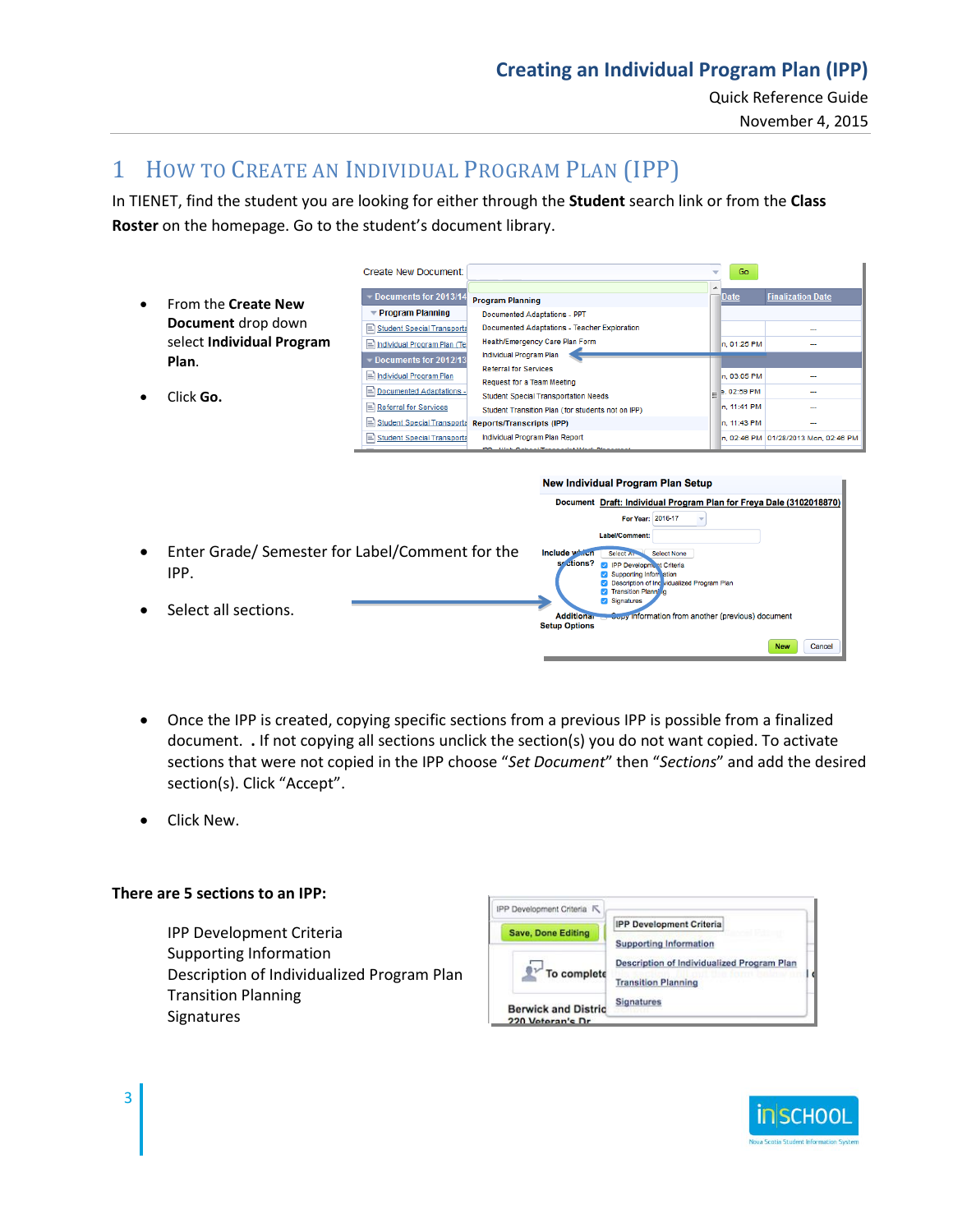# **Creating an Individual Program Plan (IPP)**

Quick Reference Guide

November 4, 2015

**The first three sections need to be completed in order starting with the IPP Development Criteria section. Before proceeding to the next section click on Save, Done Editing, then hover over the section title found at the top of the document.**

|                                                        | IPP Development Criteria K                  |                                              |     |
|--------------------------------------------------------|---------------------------------------------|----------------------------------------------|-----|
| When each section of the IPP is completed a check mark | Edit This Section Set De                    | <b>IPP Development Criticia</b>              |     |
| will appear after the section titles.                  |                                             | Supporting Information [9]                   | Jon |
|                                                        | <b>Bluenose Academy</b>                     | Description of Individualized Program Plan M |     |
|                                                        | <b>18 Tannery Road</b><br>Lunenburg, NS B0J | <b>Transition Planning</b>                   |     |
|                                                        | 902-634-2200                                | Signatures <b>Ø</b>                          |     |
|                                                        | South Shore Region                          |                                              |     |

#### <span id="page-3-0"></span>**1.1 IPP DEVELOPMENT CRITERIA**

This page must be completed (and saved using Save, Done Editing), by either the Chair of the Program Planning Team or the School Administrator before continuing to the Supporting Information Section. Check all criteria that have been met. If you cannot check all five (5) criteria, School Administrator must select one of the three (3) override options.

**Save, Done Editing -** will save your work and allow you to move to the next section(s) of the IPP by hovering over **IPP Development Criteria and arrow.**

| Annual IPP Development Criteria (To be checked by the Chair of the Program Planning Team)                                                                                                                                                                                                                                                                                                                                                                                                                                                                                                                |  |  |  |  |
|----------------------------------------------------------------------------------------------------------------------------------------------------------------------------------------------------------------------------------------------------------------------------------------------------------------------------------------------------------------------------------------------------------------------------------------------------------------------------------------------------------------------------------------------------------------------------------------------------------|--|--|--|--|
| Check all criteria that have been met. If you can't check all 5, the School Administrator must also do an override.                                                                                                                                                                                                                                                                                                                                                                                                                                                                                      |  |  |  |  |
| Prior to proceeding with the development of an annual IPP, the following criteria must be met:                                                                                                                                                                                                                                                                                                                                                                                                                                                                                                           |  |  |  |  |
| □ During the current school year, the program planning team has reviewed student progress in the previous year/semester in relation to the Public Schools Program or the previous IPP.                                                                                                                                                                                                                                                                                                                                                                                                                   |  |  |  |  |
| An assessment of individual student learning needs (Comprehensive Assessment ) has been completed in the current school year.                                                                                                                                                                                                                                                                                                                                                                                                                                                                            |  |  |  |  |
| □ The Program Planning Team Meeting Minutes in the student's Confidential Record (for the current or previous school year) reflect the discussions of programming and services options, including documented adaptations.                                                                                                                                                                                                                                                                                                                                                                                |  |  |  |  |
| The Program Planning Process: A Guide for Parents and Guardians has been provided and reviewed with parents/guardians.                                                                                                                                                                                                                                                                                                                                                                                                                                                                                   |  |  |  |  |
| Parents/guardians (and student, when appropriate) have actively participated throughout the program planning process leading to the decision to proceed with an IPP. Parents/guardians (and student, when appropriate)<br>have been informed about what an IPP is, what evidence exists for an IPP to be developed, and the potential implications of an IPP. Communication, co-operation and collaboration among professionals and parents/guardians ar<br>essential in order to include the student's racial/cultural identity, strengths, challenges and interests to ensure appropriate programming. |  |  |  |  |
| Approval to proceed with the development of an IPP, other than as outlined above, can only be given by the School Administrator (override approval is required below).                                                                                                                                                                                                                                                                                                                                                                                                                                   |  |  |  |  |
| Override by School Administrator (Can only be checked by a School Administrator)                                                                                                                                                                                                                                                                                                                                                                                                                                                                                                                         |  |  |  |  |
| Not all of the above criteria are applicable for this student and, as School Administrator, I'm overriding the above criteria and permitting the development of an IPP for the following reason:                                                                                                                                                                                                                                                                                                                                                                                                         |  |  |  |  |
| The student is transitioning into grade Primary with identified special needs that will require the development of an IPP; the Program Planning Team may proceed to Stage 5 (Individual Program Plan development).<br>$\Box$<br>The student with an IPP is transitioning from another school or jurisdiction and their IPP has been reviewed. Evidence exists in the accompanying documentation that the criteria above have been met.                                                                                                                                                                   |  |  |  |  |

□ The student with an IPP is transitioning from another school or jurisdiction and their IPP has been reviewed. Evidence exists in the accompanying documentation that the criteria above have been met.<br>Program Planning Tea

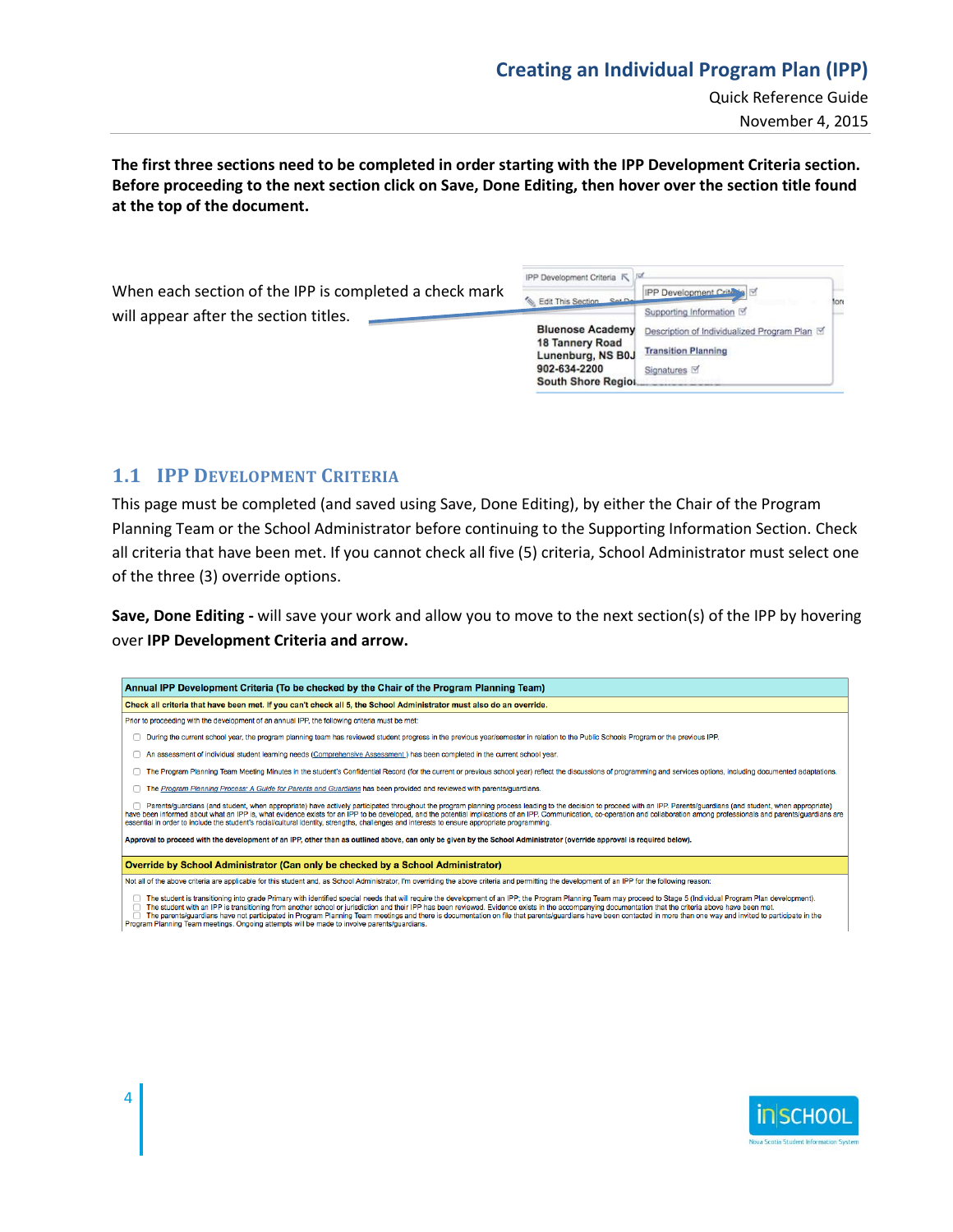Quick Reference Guide November 4, 2015

#### <span id="page-4-0"></span>**1.2 SUPPORTING INFORMATION**

**Assessment Data** – list relevant education, medical/health, psychological, speech-language, and behavioural assessments. Please Note: Do not include scores. Enter separately in chronological order. Arrows allow you to re-order assessments.

**Student's Specific Strengths, Challenges and Interests** - this section is required to be completed to move forward in the IPP.

**Save, Done Editing -** will save your work and allow you to move to the next section(s) of the IPP.

#### <span id="page-4-1"></span>**1.3 DESCRIPTION OF INDIVIDUALIZED PROGRAM PLAN**

In this section, the Program Planning Team develops **Annual Individual Outcomes (AIOs)** and **Specific Individualized Outcomes (SIOs)**.

Indicate whether focus of the AIO is – **Academic, Enrichment, Life Skills, or Social Development** by clicking the down arrow beside (none).

| ed Program Plan                          |                           |       |  |
|------------------------------------------|---------------------------|-------|--|
| lized Outcome:                           | Social Development        | ٥     |  |
| leeds related to behaviour.              | (none)<br>Academic        | ition |  |
| <b>COMB - Annual Individe Enrichment</b> | <b>Life Skills</b>        |       |  |
|                                          | <b>Social Development</b> |       |  |

If the AIO is **Academic** choose one or more of the following focuses (**Literacy, Numeracy, Other or Enrichment**) for each.



Indicate the course that will contribute to implementing the AIOs. The course **lookup** allows IPP course code to be attached for which the student is enrolled. If there are no IPP courses in the course look-up window, contact the office.

5

| ID             | <b>Name</b>                                                 | Term Section Room |  |
|----------------|-------------------------------------------------------------|-------------------|--|
|                | 75ARTV2IMIP MBENT Arts Visuels Visual Arts 2 lpp 2100 MBent |                   |  |
| 75ENG2IP ELAMB | English Language Arts 2 Ipp 2100 ELamb                      |                   |  |
| 75MTH2IP ELAMB | Mathematics 2 lpp                                           | 2100 ELamb        |  |
| 75PHE2IP ELAMB | Physical Education 2 Ipp                                    | 2100 ELamb        |  |

Add AIOs by clicking on **Add AIO** located at the bottom of the page.

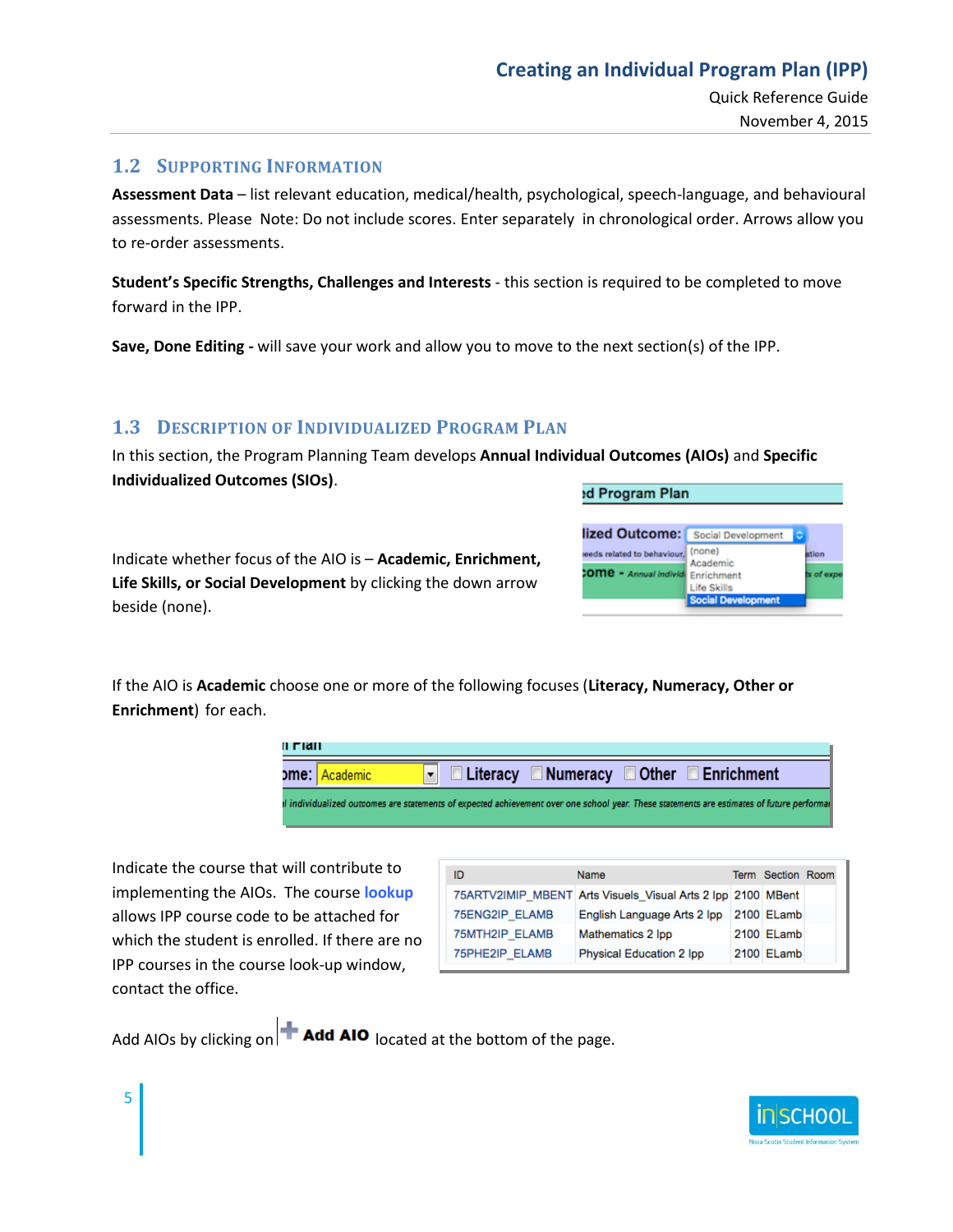**Specific Individual Outcomes (SIOs)** are incremental steps working towards achieving the AIO. There should be SIO(s) to report on for each reporting period.

| <b>Specific Individualized Outcome(s)</b>                                                                                                                  |                                        |                                 |                                                                                  |                                                                        |                                                                                                     |  |
|------------------------------------------------------------------------------------------------------------------------------------------------------------|----------------------------------------|---------------------------------|----------------------------------------------------------------------------------|------------------------------------------------------------------------|-----------------------------------------------------------------------------------------------------|--|
| Specific individualized outcomes are statements outlining steps that lead to the attainment of the annual individualized outcomes. Specific individualized |                                        |                                 |                                                                                  |                                                                        |                                                                                                     |  |
| outcomes are arranged according to the development process involved and expected progression toward identified annual outcomes.                            |                                        |                                 |                                                                                  |                                                                        |                                                                                                     |  |
| <b>IPP Course Code</b>                                                                                                                                     | <b>Specific Individualized Outcome</b> | <b>Instructional Strategies</b> | <b>Assessment Strategies</b><br>(conversations, observations,<br>products, etc.) | <b>Resources (materials, assistive</b><br>technology, equipment, etc.) | Person(s) Responsible for<br>Implementation and<br><b>Evaluation (Name and</b><br><b>Position</b> ) |  |
|                                                                                                                                                            |                                        |                                 |                                                                                  |                                                                        | <b>Click here for IPP Matrix</b>                                                                    |  |

**Specific Individual Outcome** – this outcome should be measureable (SMART) and have a date and a criteria attached for completion.

**Instructional Strategies** – List the strategies that will be used with the student to assist with achieving the outcome.

**Assessment Strategies** – list of conversations, observations, and student products

**Resources** – List materials, assistive technology, and equipment that will be used to assist the student in achieving the outcome.

**Person(s) Responsible** – the use of "*Insert Statements***"** (name and position) you may type individuals' names.

**Ongoing Evidence of Learning** (conversations, observation, products) – documenting the progress student is making with the SIO is recorded in this section. Classroom teachers are not expected to use GradeBook to track outcomes for students on IPPs. They will need to use GradeBook to input grades for each reporting period (Grades 10 to 12 only).

#### *NOTE:*

-**Add** additional SIOs to any AIO by clicking on **Add SIO** 

*-Insert* new SIO rows above existing rows by clicking on .

-*Delete* an SIO entered in error by clicking on the garbage can icon. This will turn the whole row red. Click on Save, Continue Editing for the row to delete.

**Save, Done Editing -** will save your work and allow you to move to the next section(s) of the IPP.